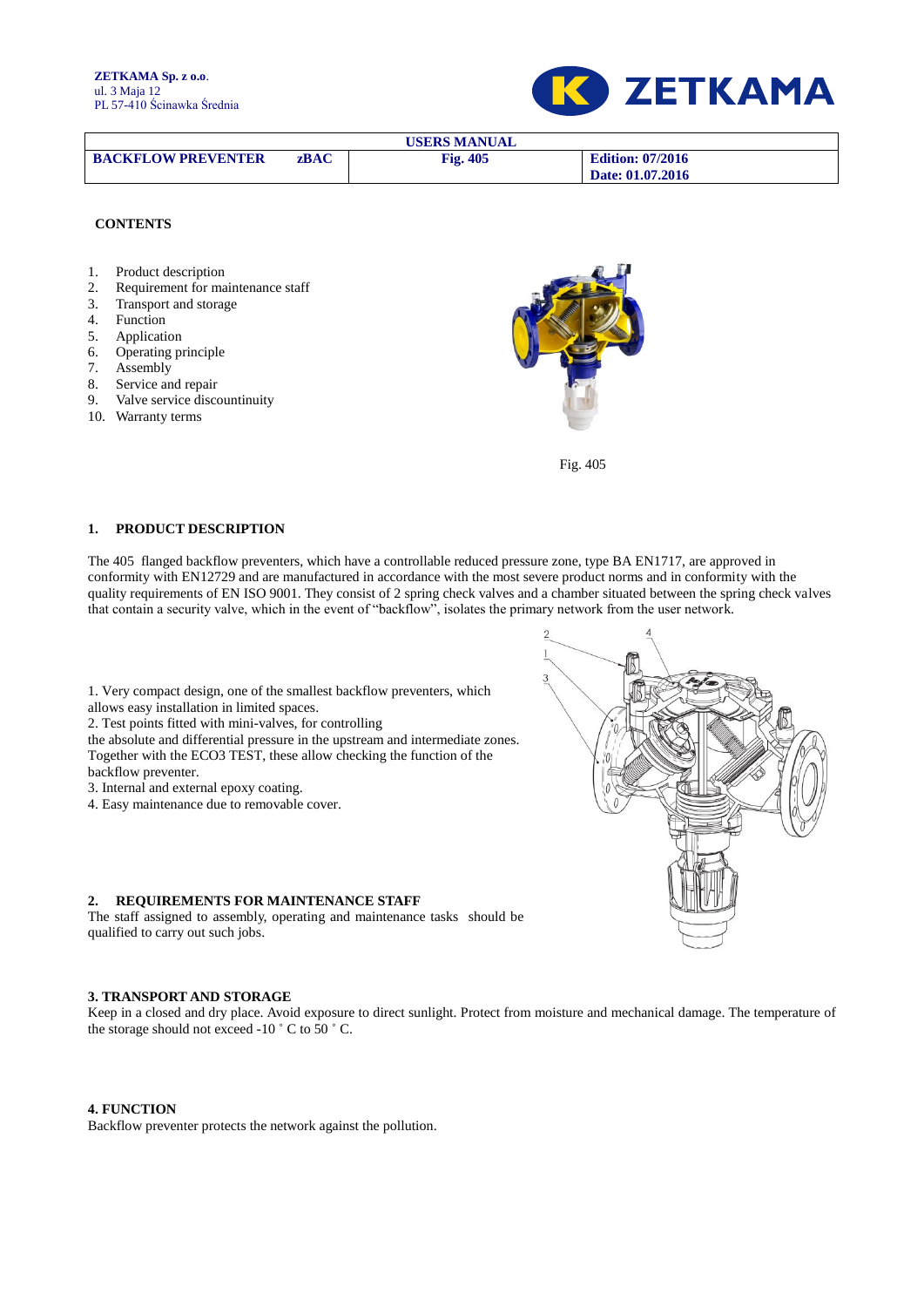## **5. APPLICATION**

Drinking water installations Temperature: min 0˚ C max 65˚ C Pressure: Dn 65 – 150, 10 Bar Uwaga: more details in catalogue sheet

## **6. OPERATING PRINCIPLE**

#### **Normalna: Przepływ regularny NORMAL OPERATION: REGULAR FLOW**

Under normal conditions, the relief valve is closed, and the water flows through the 2 check valves (R1 and R2). Due to the head loss of valve 1, the pressure in the intermediate section is at least 140 millibar less than the upstream pressure.

This difference acts upon the membrane and closes the relief valve.

#### **NO FLOW: NORMAL PRESSURE**

The check valves (1 and 2) are closed and the relief valve remains closed.

#### **BACK PRESSURE: DOWNSTREAM OVERPRESSURE**

The downstream check valve (R2) closes, preventing potentially contaminated water from flowing into the supply pipe. If the downstream check valve is not perfectly watertight, the polluted water can seep into the central chamber. As the pressure in the central chamber increases, the relief valve opens and the polluted fluid discharges.

## **BACK-SIPHONAGE: UPSTREAM DEPRESSION**

If the upstream pressure accidentally decreases, the check valves (1 and 2) automatically close; so the pressure difference between the upstream section and the central section is reduced; the spring opens the relief valve and the central chamber empties.

Consequently, the flow between the upstream area and the downstream area is interrupted, making it completely safe.

The empting of the central chamber causes a fall in pressure and brings the valve back to the initial safety conditions.

## **IMPORTANT: PRIOR TO INSTALLATION**

A correct example of how to install the backflow preventer is shown in Fig. A.

**1.** The device must be located in a common, easily accessible area of the building, it must be ventilated and

not subject to flooding. (The preventer should preferably

be placed outside building works and above the soil). **2.** The backflow preventer must be located away from

every area that may be flooded, always considering

the highest level that water may reach in adjacent

areas, in case of frequent flooding.

**3.** Around the device, there must be enough room to

enable easy installation or removal.

It must be easily accessible for repair work and working tests.

**4.** When the device is placed in an installation which

may pollute the drinking water supply network, all networks

supplying sanitary or food processing systems

must be installed upstream with respect to the backflow preventer and the downstream network must be marked with the

conventional safety signs and colours, in accordance with UNI 5634P regulations. **5.** The opening of the relief valve must enable the water to drain off as a result of gravity.







**6.** When running a test with the ECO3TEST device, pressure gauges must be at the same height as the backflow, to ensure correct measurement by the differential pressure gauge.

**7.** The discharge device must not give off toxic fumes into the room. The discharged waters must not be harmful to the environment: the health authorities should be consulted in the cases established by the current regulations.

**8.** The leakage recovery system, located under the bleed valve mouth, and the discharge water recovery works must have a minimum section, corresponding to the following values:

| $\mathbf{L}$<br>חו<br>- 1213 | - -<br>r.<br>O.                | oc<br>οu | 100 | $\cdot$ $\sim$ $\sim$<br>UC 1 |  |
|------------------------------|--------------------------------|----------|-----|-------------------------------|--|
| nominalna:<br>ednica         | 112C<br>75/90/<br>14 U<br>ىر . |          |     |                               |  |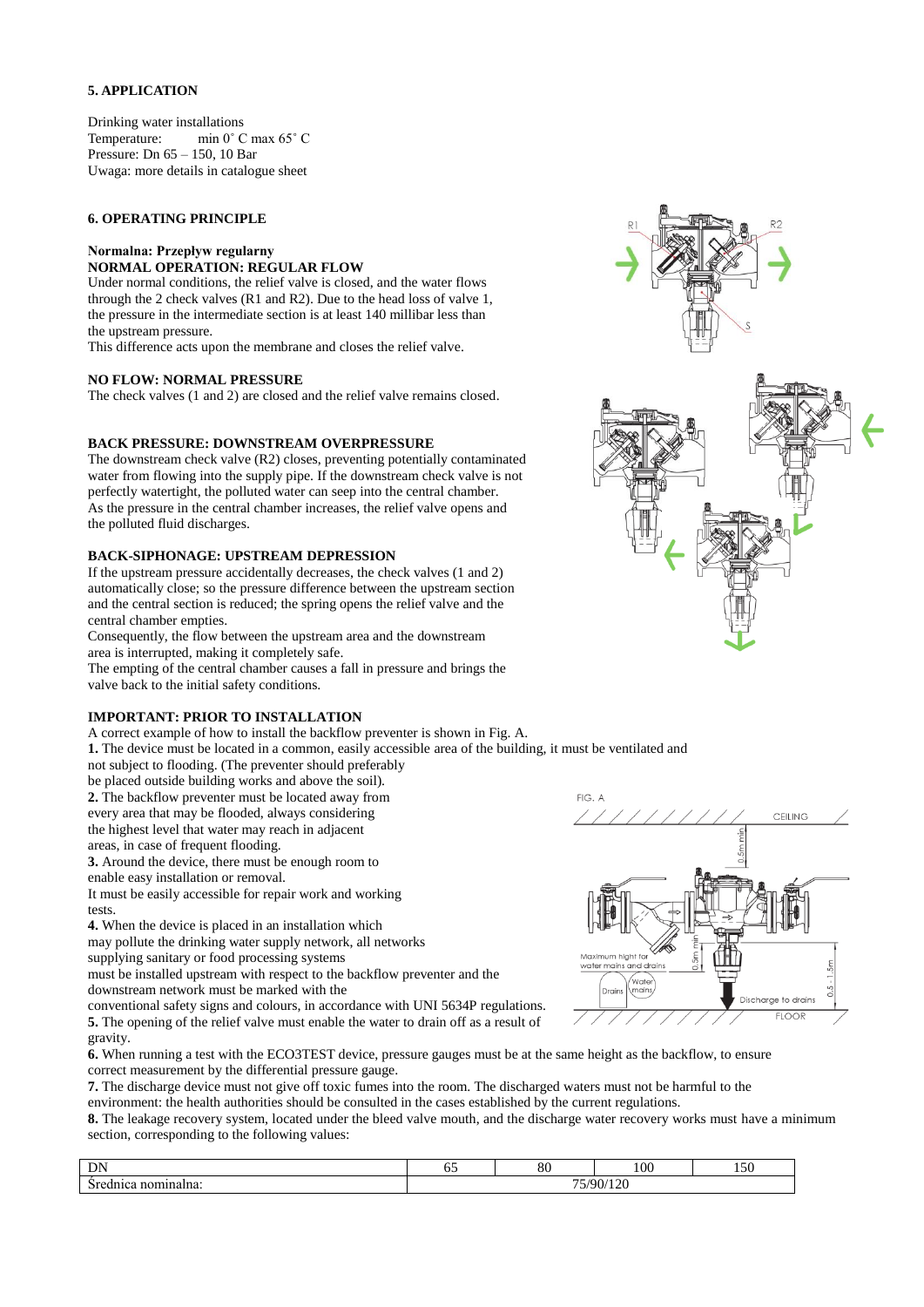#### **CONVEYOR ASSEMBLY**



- 1/2. Insert the upper cover 1 into the drain conveyor
- 3. Fix the cover to the back flow preventer with the plugs included

## **7. ASSEMBLY**

Follow the directions as shown in Fig B.:

**1.** Install an interception valve x upstream with respect to the backflow preventer.

**2.** Install an interception valve y downstream with respect to the backflow preventer.

**3.** When the valves are closed install a strainer with a bleed plug upstream with respect to the preventer, making sure that

water flows in the direction indicated on the body.

### **WARNING**

**The strainer is essential if the preventer is to work properly. Make sure that, during the installation there are no residual parts in the pipes that may serious damage to the device.**

**4.** Install the backflow preventer between the strainer and the downstream valve, always following the direction indicated

- on the body
- **5.** Close valves 1-2-3
- **6.** Remove the plastic protection cap located under the bleed valve
- **7.** Fix the bleed pipe

**8.** Slowly open the upstream valve x

**9.** Slowly open the preventer valves, in the order 3-2-1, from downstream to up upstream; let them bleed, and close

- **10.** Slowly open the downstream valve y
- **11.** The backflow preventer is now working. Make sure that the relief valve does not leak. In case of leakage, check if there are pressure decreases in the upstream section